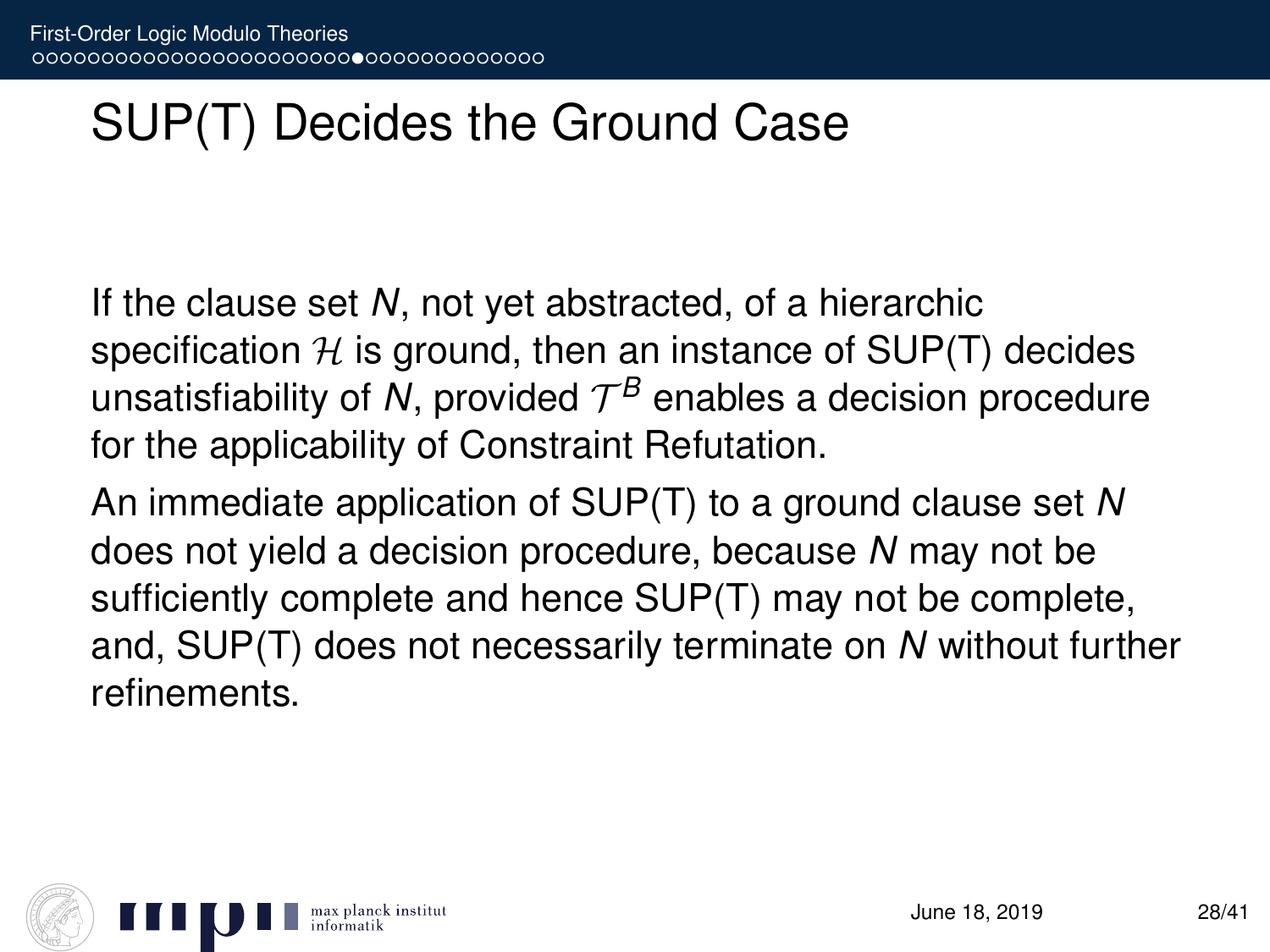**Sufficient Completion**  $N \oplus \{\Lambda \mid C[f(t_1, \ldots, t_n)]_{p_1, \ldots, p_n}\} \Rightarrow$ SUF  $N \cup \{ \wedge \parallel C[b]_{p_1,...,p_n}, f(t_1,...,t_n) \approx b \}$ provided *f* is a Σ *F* function symbol ranging into a background theory sort, no  $t_i$  contains a  $\Sigma^\mathcal{F}$  function symbol ranging into a background theory sort, and *b* is a fresh parameter from  $\Sigma^B,$  $p_1, \ldots, p_n$  are all positions of  $f(t_1, \ldots, t_n)$  in *C* 

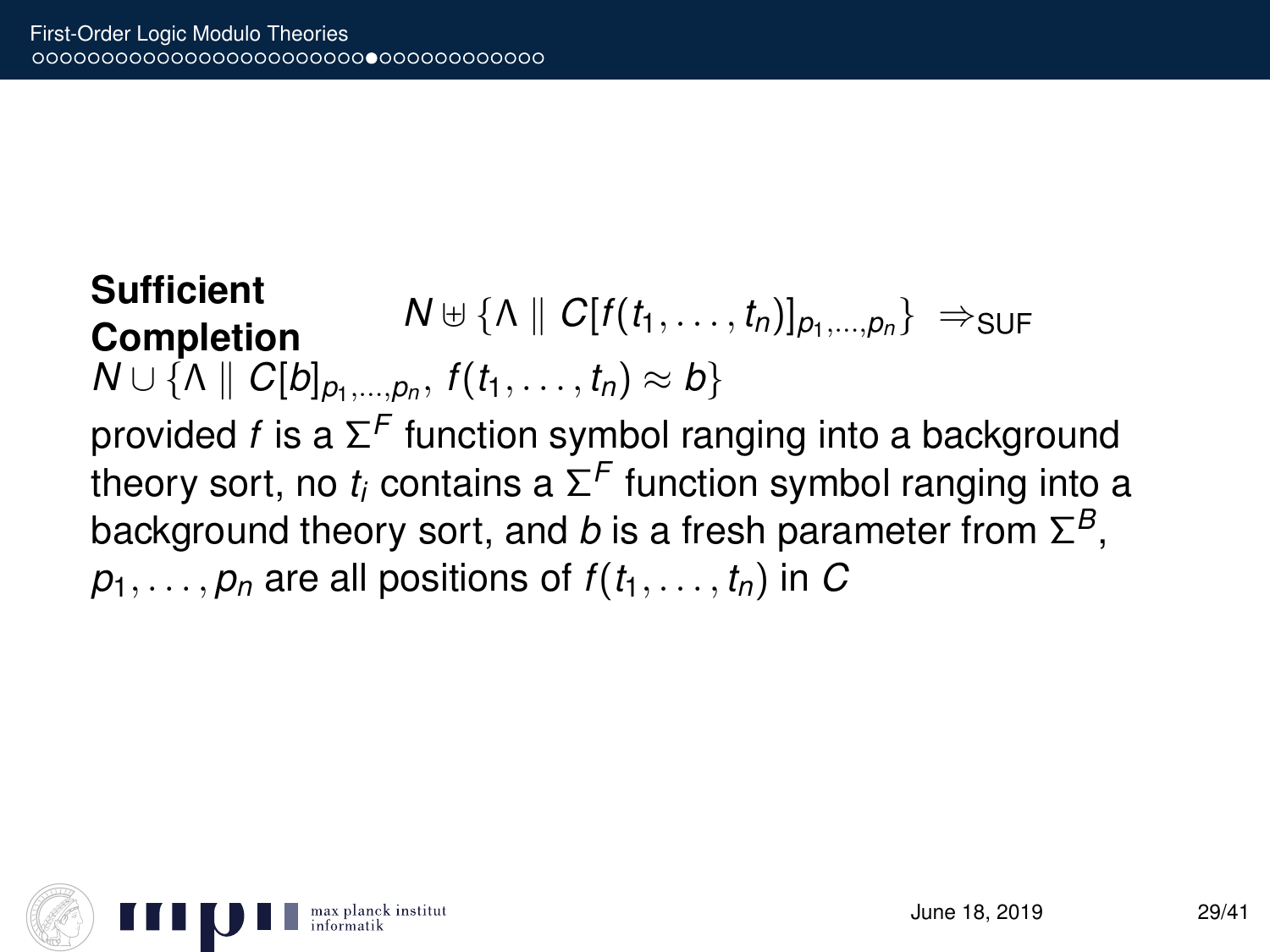For example, the ground clause

 $\neg P(f(h(1+g(a)))) \vee f(h(1)) + g(a) ≥ 0 ∨ P(g(a)) ∨ Q(g(a))$ 

is replaced by the clauses

$$
\neg P(b_3) \vee b_2 + b_1 \geq 0 \vee P(b_1) \vee Q(b_1) g(a) \approx b_1 f(h(1)) \approx b_2 f(h(1 + b_1)) \approx b_3
$$

where  $\mathcal{T}^{\mathcal{B}}$  is LRA, *a* is not of sort  $\mathbb{Q},$  *h* does not range into  $\mathbb{Q},$  and the *b<sup>i</sup>* are fresh parameters from LRA.

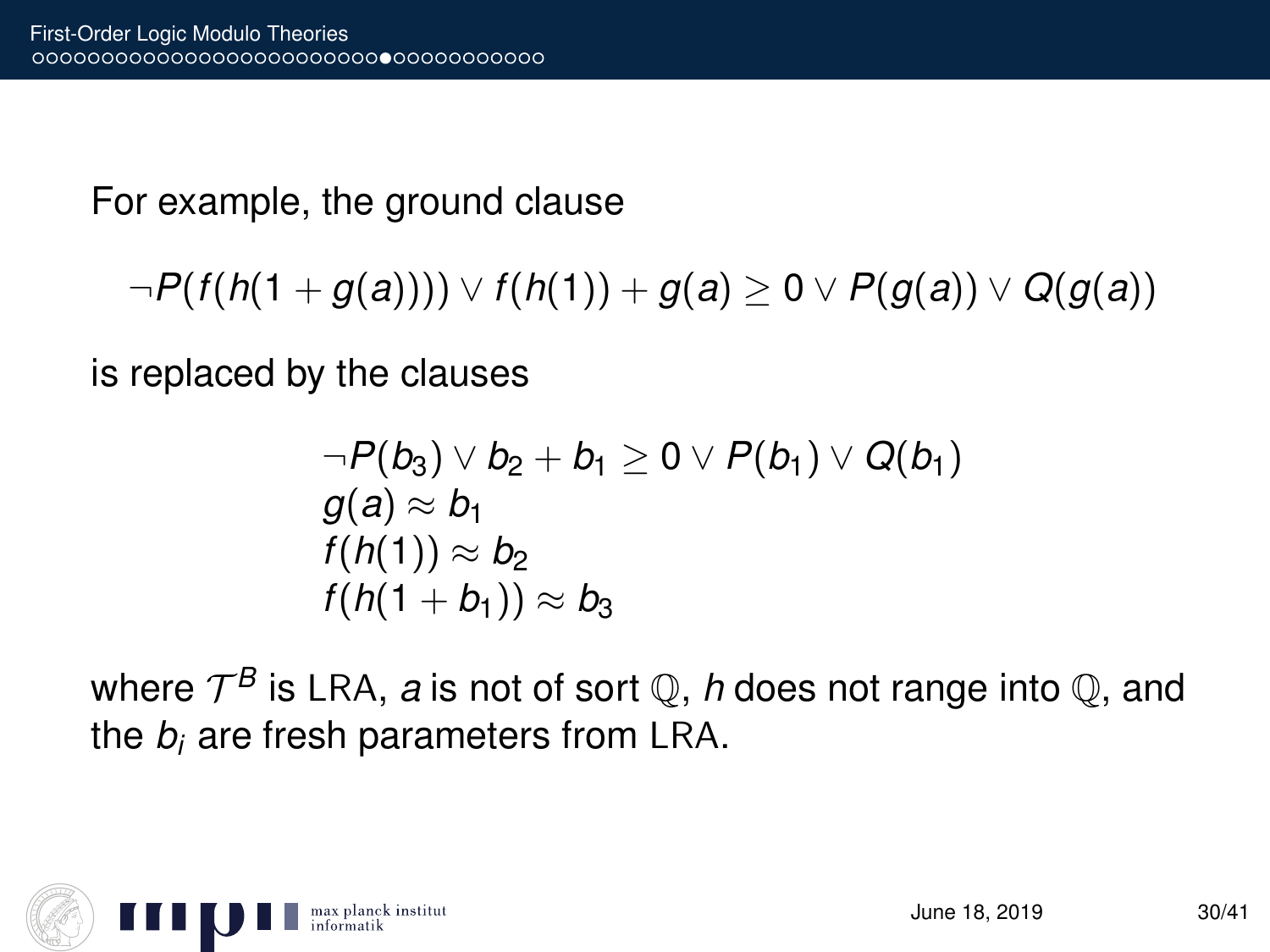Next the clauses are abstracted resulting in the clause set

$$
y = b_1, x = b_3, b_2 + b_1 < 0 \parallel \neg P(x) \vee P(y) \vee Q(y)
$$
  
\n
$$
y = b_1 \parallel g(a) \approx y
$$
  
\n
$$
z = b_2, w = 1 \parallel f(h(w)) \approx z
$$
  
\n
$$
u = 1 + b_1, v = b_3 \parallel f(h(u)) \approx v
$$

where now all introduced variables are equal in the constraint to a background theory ground term. The resulting clauses now have the property that all variables are variables of a background theory sort and that for all background variables  $x \in C$  of some clause  $\Lambda \parallel C$  there is a an atom  $x = t \in \Lambda$  where *t* is a ground base term. In addtion, the only variable occurrences in Λ are equations  $x = t$  for some ground term  $t$ .

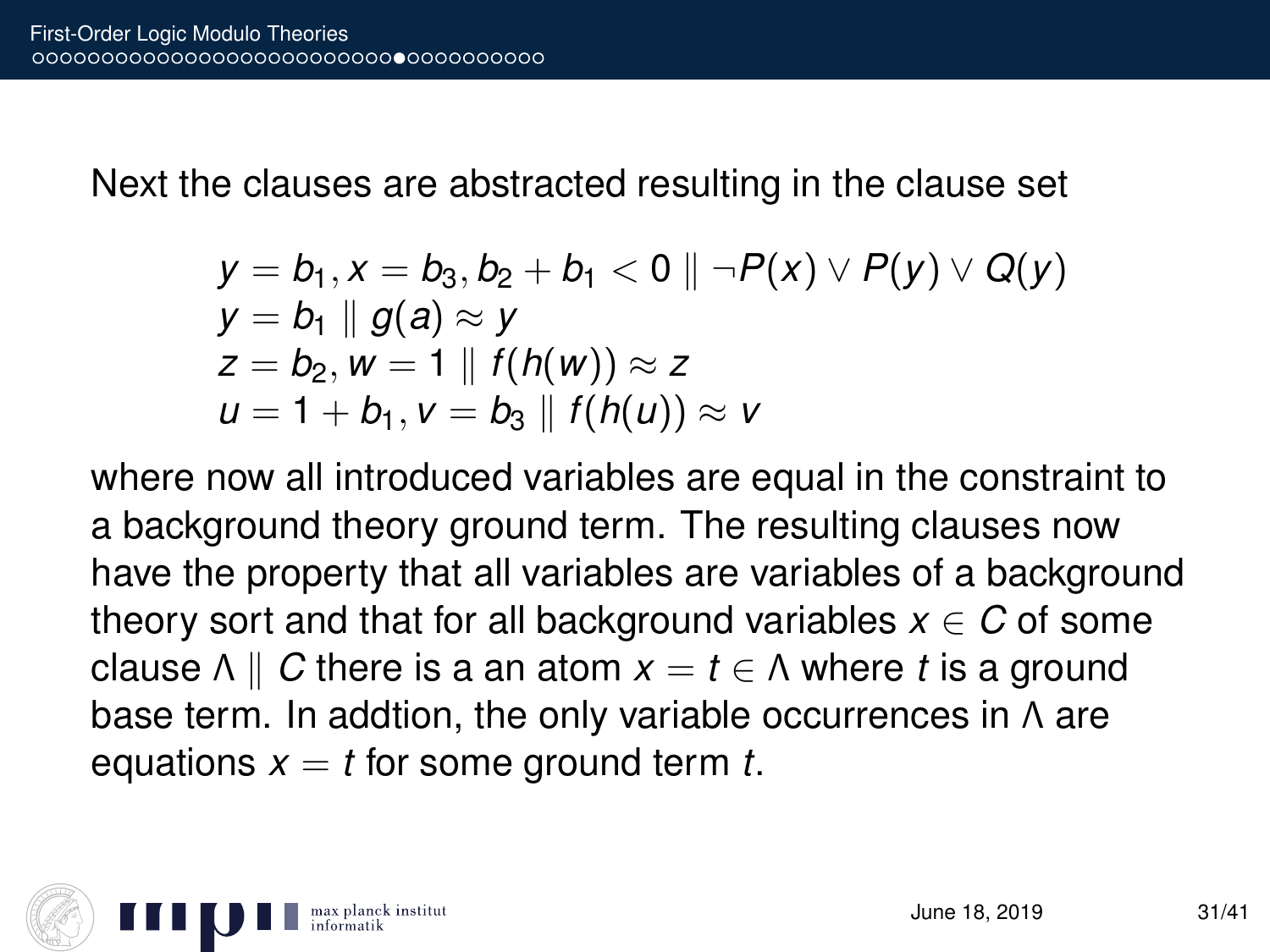The additional parameters *b<sup>i</sup>* moved to the background theory part destroy compactness of LRA. However, compactness is not needed here, because I will eventually show termination of superposition on completed and abstracted clause sets. In order to show termination, clauses must not become arbitrarily long and terms must not become aribtrarily deep in the generated clauses.

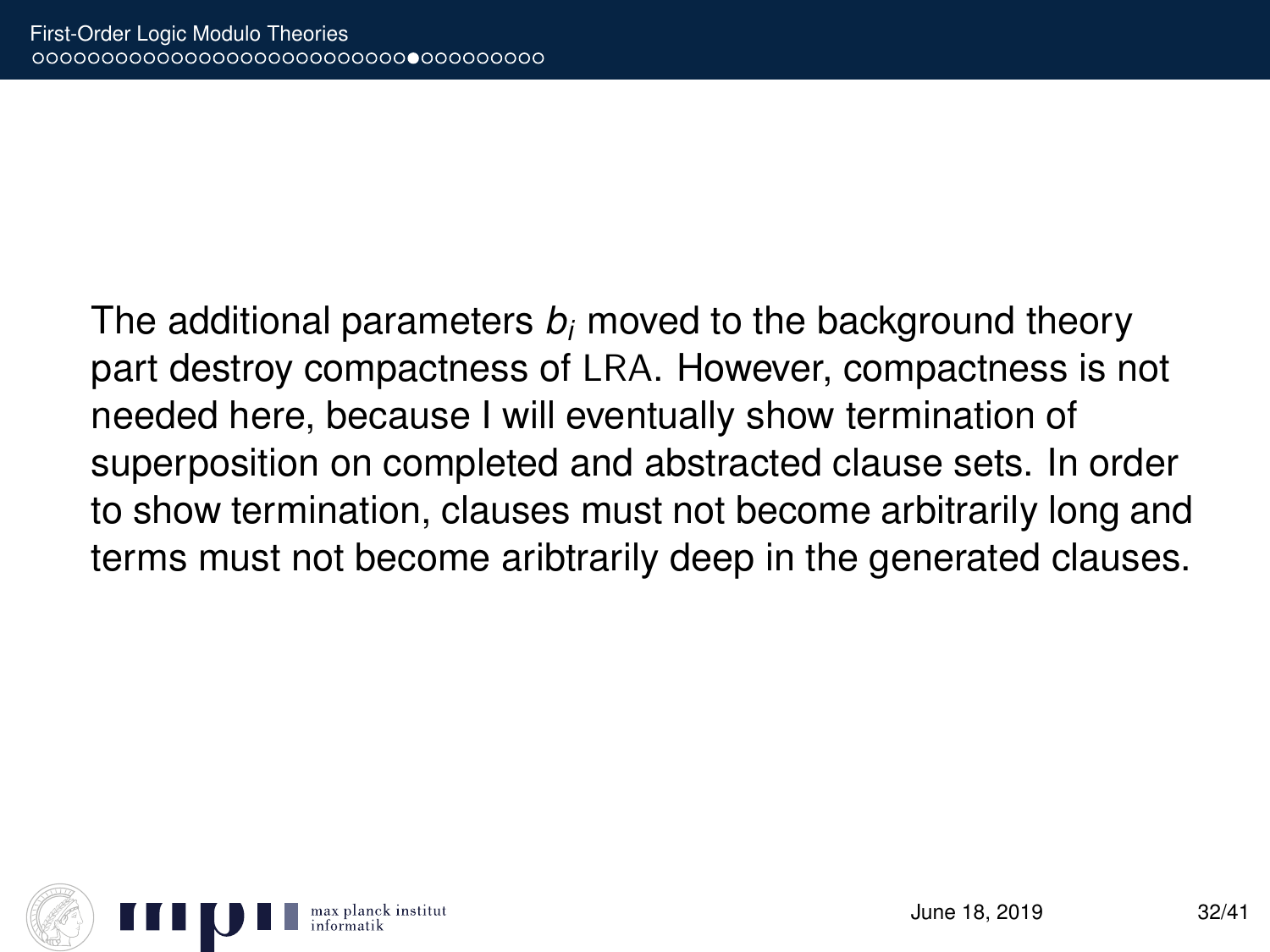The next step is to prevent variable chains. If in some clause Λ k *C* a variable *x* occurs several times in *C*, then in the context of sufficiently completed and abstracted ground clauses fresh variables *y* are introduced and the assignment  $x = t \in \Lambda$  is copied for all *y* and added to Λ. For the first clause of the running example the result is

$$
z = b_1, y = b_1, x = b_3, b_2 + b_1 < 0 \parallel \neg P(x) \vee P(y) \vee Q(z).
$$

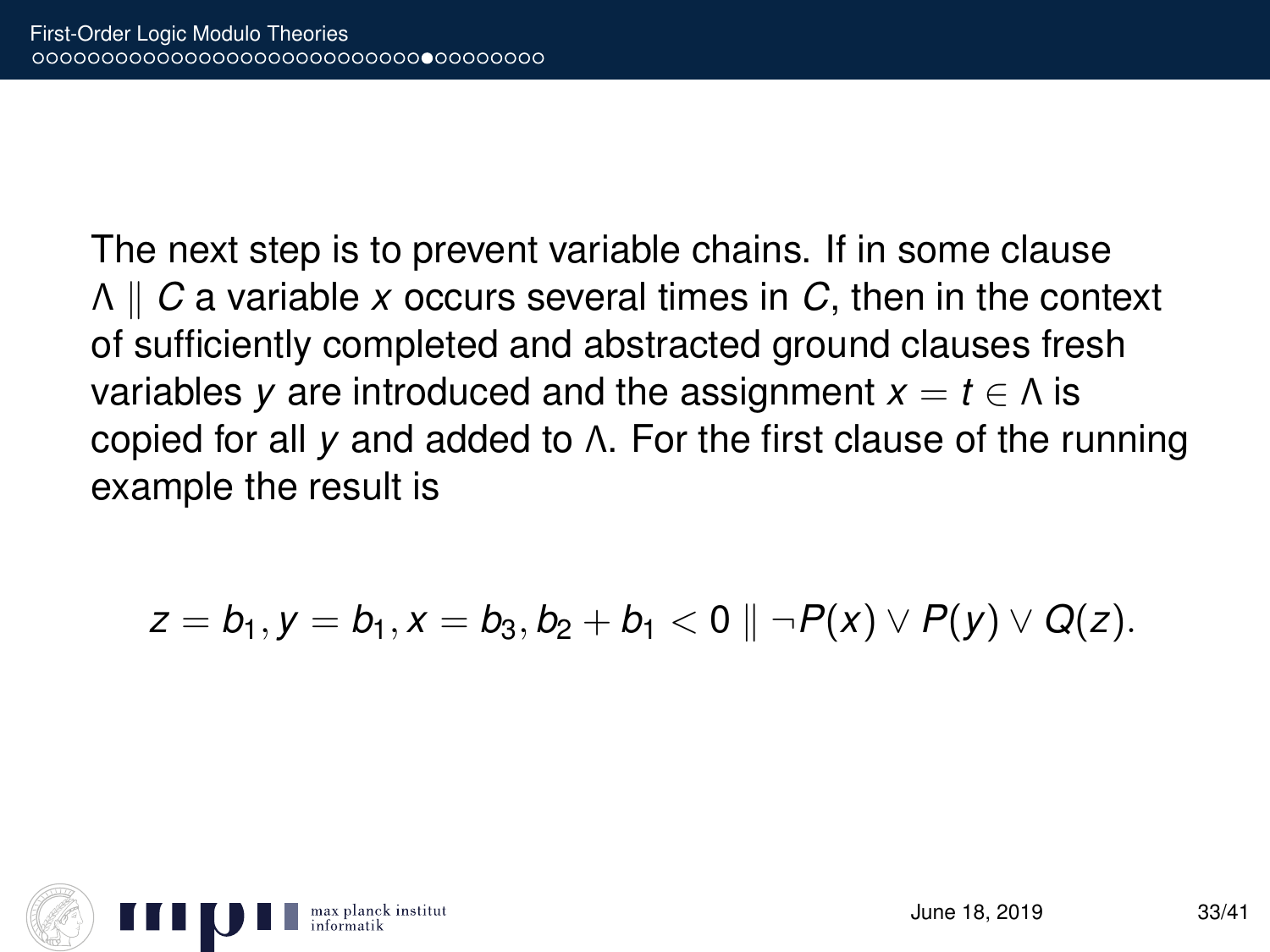**Single Free Vars**  $N \oplus \{\Lambda, x = t \mid C[X]_{p_1,...,p_n}\} \Rightarrow$ SVS  $N \cup \{ \Lambda, x = t, y_2 = t, \ldots, y_{n-1} = t \mid C[y_1/p_2, \ldots, y_{n-1}/p_n] \}$ provided the  $y_i$  are fresh and  $p_1, \ldots, p_n$  are all posisitions of occurences of variables in *C*

**Single Theo Vars**  $N \oplus \{ \Lambda, x = t, x = s \mid C \} \Rightarrow_{SVS}$ *N* ∪ {Λ, *x* = *t*, *t* = *s*  $\parallel$  *C*}

**Pure Theo Vars**  $N \oplus \{\Lambda, x = t \mid C\} \Rightarrow_{\text{SVS}} N \cup \{\Lambda \mid C\}$ provided  $x \notin \text{vars}(C)$ ,  $x \notin \text{vars}(\Lambda)$ 

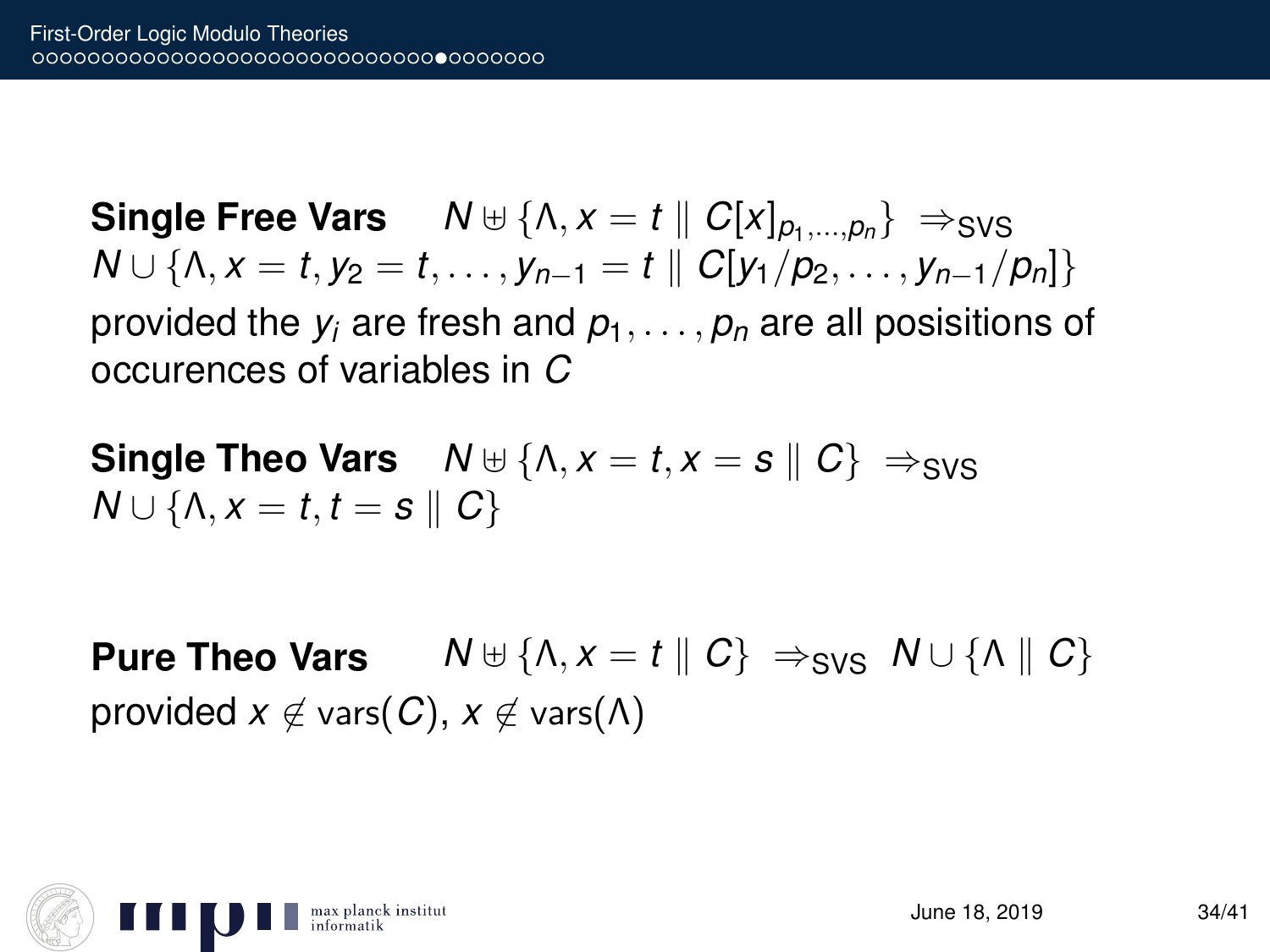A result of the abstraction or application of a superposition inference can also be variable equations on the free side, i.e., equations  $x \approx y$  or  $x \not\approx y$  occuring in the free part C of a clause Λ k *C*. By the following two rules, such equations can be eliminated as well.

**No VarEQ Pos**  $N \oplus \{\Lambda, x = t, y = s \mid C \vee x \approx y\} \Rightarrow_{N\vee\Omega}$  $N \cup \{ \Lambda, s \neq t \parallel C \}.$ 

provided *x*, *y* do not occur in *C*

**No VarEQ Neg**  $N \oplus \{\Lambda, x = t, y = s \mid C \vee x \not\approx y\} \Rightarrow_{N \vee C}$  $N \cup \{ \Lambda, s = t \parallel C \}.$ 

provided *x*, *y* do not occur in *C*

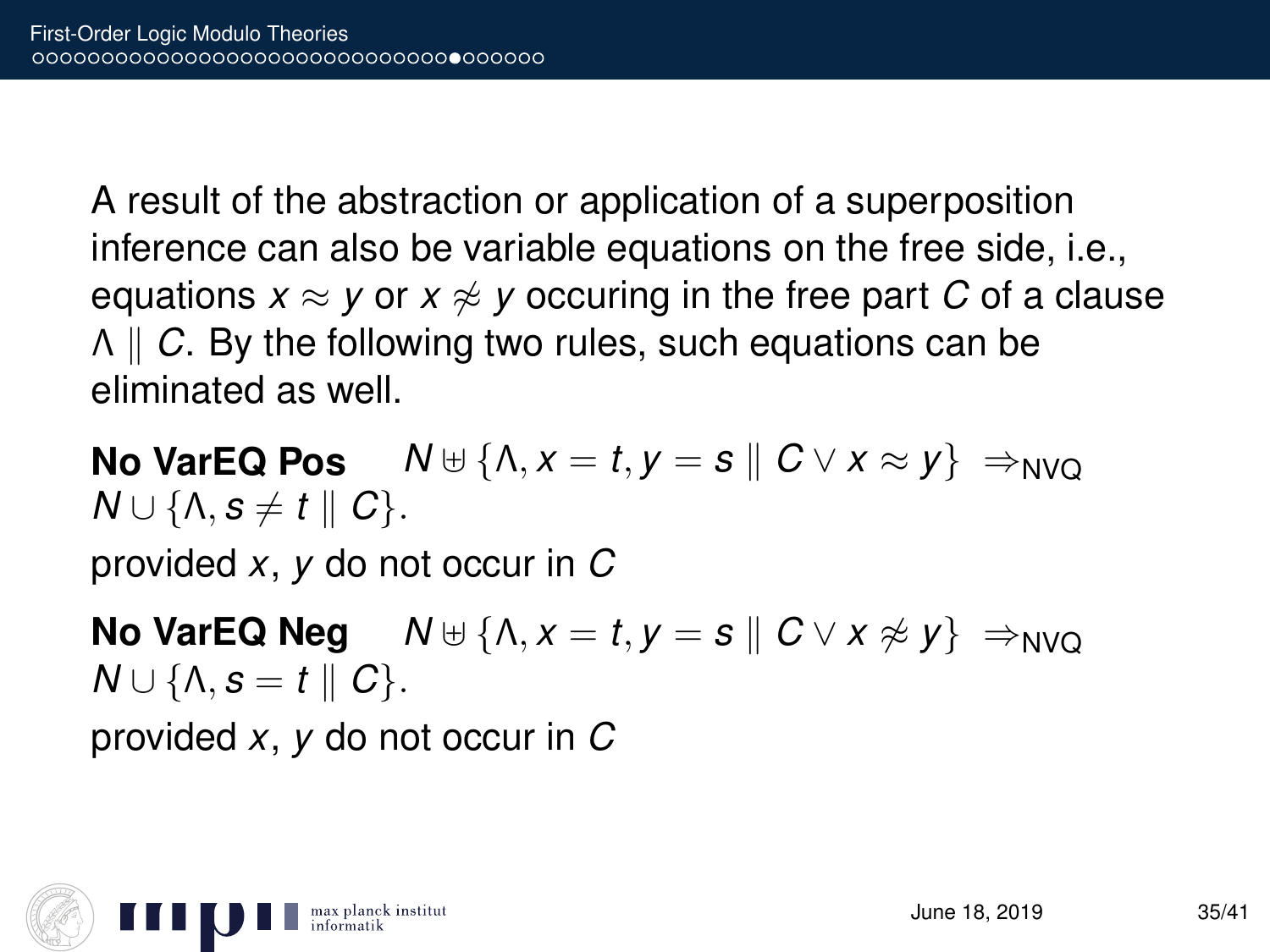#### 8.4.1 Lemma (Finite Clause Variations)

Let *M* be a finite set of ground literals of the background theory, *T<sup>M</sup>* a finite set of ground terms of the background theory, and  $k \in \mathbb{N}$  fixed. Then there are only finitely many non-redundat clauses  $\wedge \parallel C$  where the signature for *C* is finite and fixed if:

(1) any variable occurs at most once in  $\Lambda \parallel C$ ,

- (2)  $\Lambda = \{x_1 = t_1, \ldots, x_n = t_n\}$   $\forall \Lambda'$  where  $\Lambda' \subseteq M$ ,  $t_i \in \mathcal{T}_M$ , all  $x_i$ are different and  $\{x_1, \ldots, x_n\}$  = vars(C), and
- (3)  $|\text{atom}(L)| < k$  for all  $L \in \mathbb{C}$ .

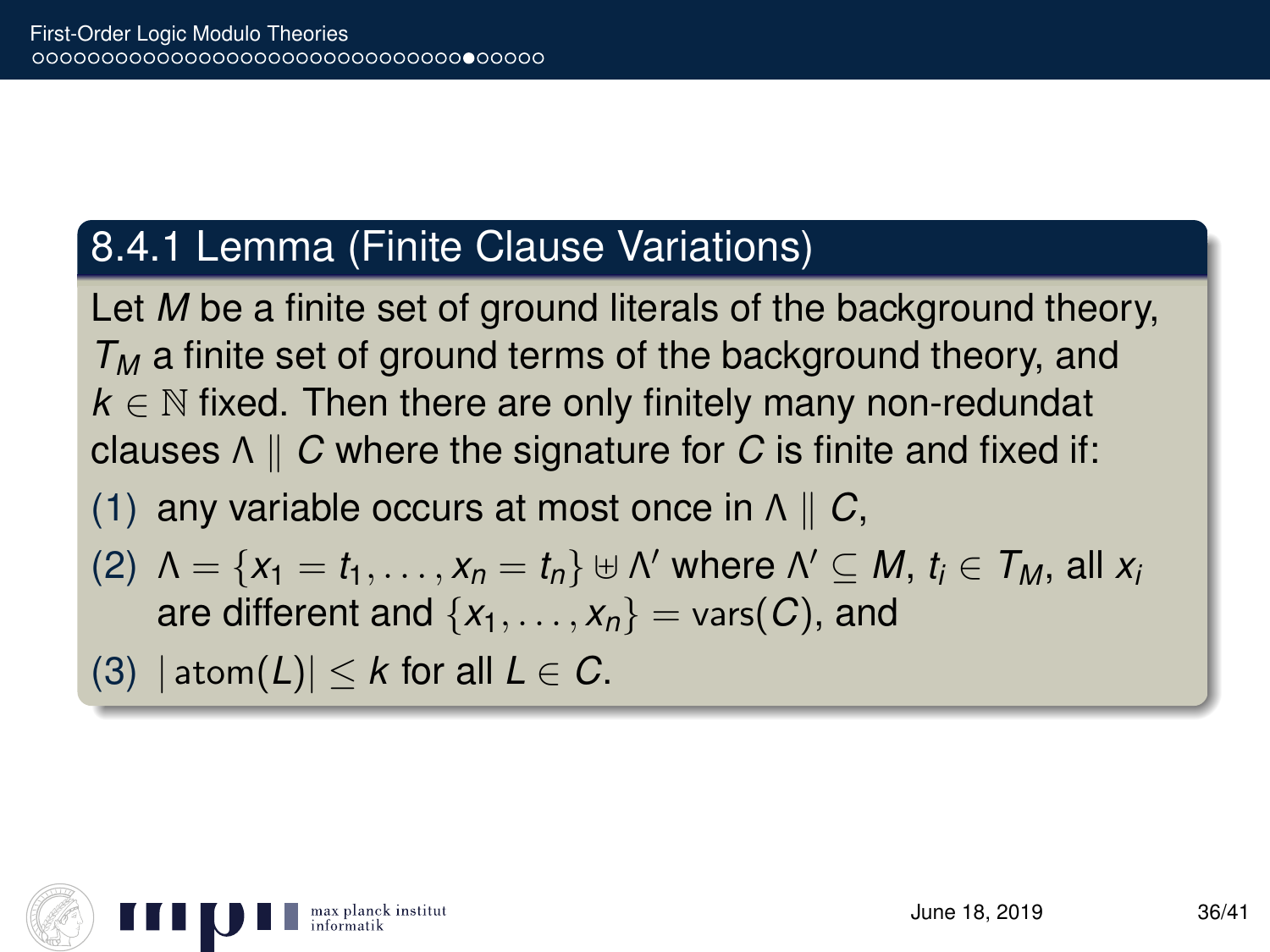## 8.4.2 Definition (*<sup>F</sup> lpo*)

For some term *t* let  $|t|^F$  be the number of function symbols from  $\Sigma^{\mathsf{F}}$  contained in *t*. Then  $\succ^{\mathsf{F}}_{\mathsf{Ipo}}$  is defined by  $t\succ^{\mathsf{F}}_{\mathsf{Ipo}} s$  iff

1. 
$$
|t|^F > |s|^F
$$
 or  
2.  $|t|^F = |s|^F$  and  $t >_{\text{pop}} s$ 

### 8.4.3 Proposition (Reduction Ordering *<sup>F</sup> lpo*)

With respect to simple substitions and terms only containing base variables  $\succ^F_{\mathit{lpo}}$  is a reduction ordering.

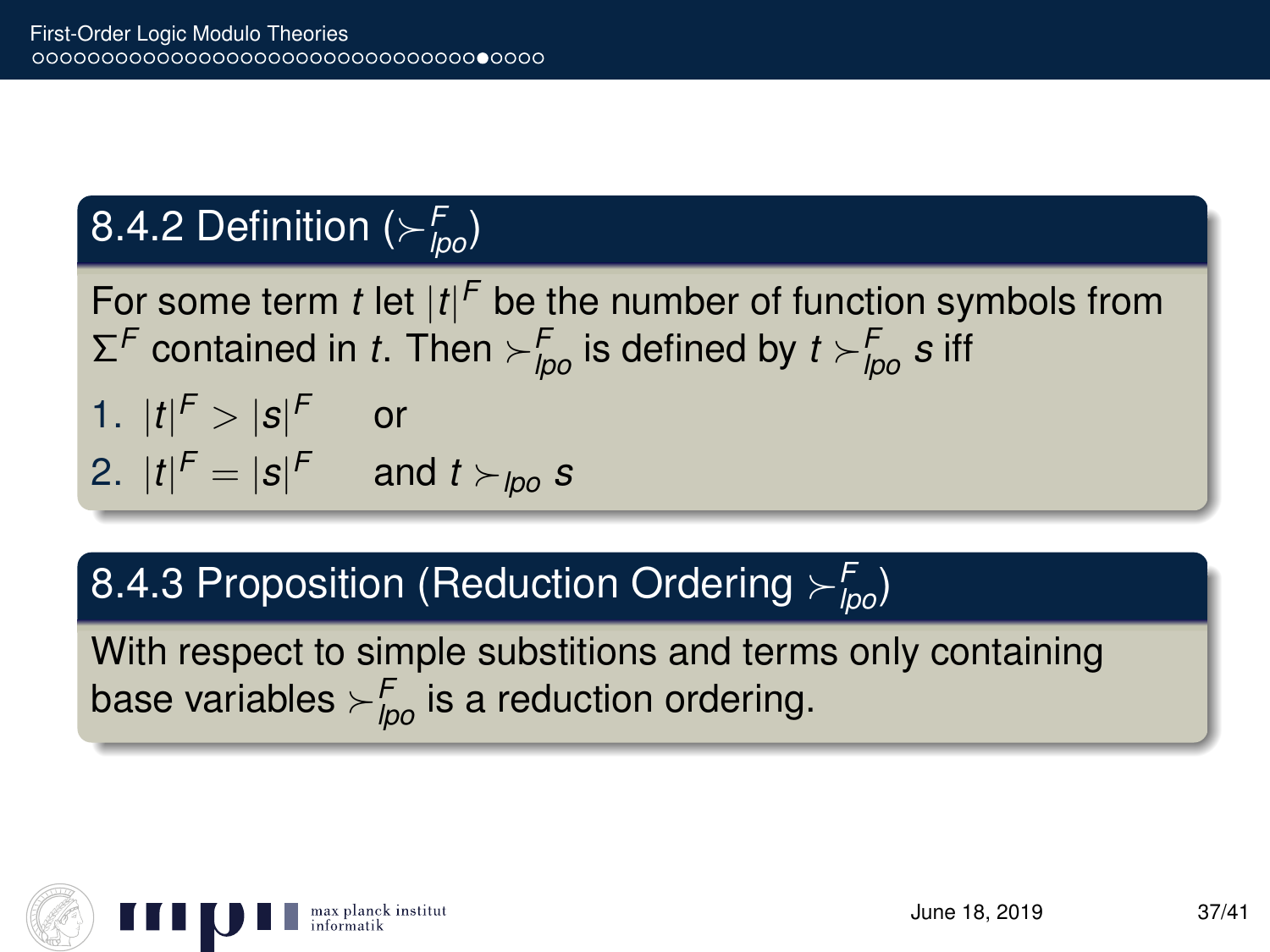### 8.4.4 Lemma (SUP(T) Termination)

SUP(T) terminates on any completed and abstracted ground clause set with respect to the ordering  $\succ^F_{\textit{lpo}},$  exhaustive  $\Rightarrow_{\textit{SVS}},$  $\Rightarrow_{NVO}$  reduction on generated clauses, and subsumption and condensation.

### 8.4.5 Theorem (Decision Procedure)

SUP(T) is a decision procedure for a hierarchic specification  $\mathcal{H} = (\mathcal{T}^H, \mathcal{T}^B)$  where  $\bm{\mathcal{N}}$  is ground and  $\mathcal{T}^B$  provides a decision procedure for ground formulas with parameters.

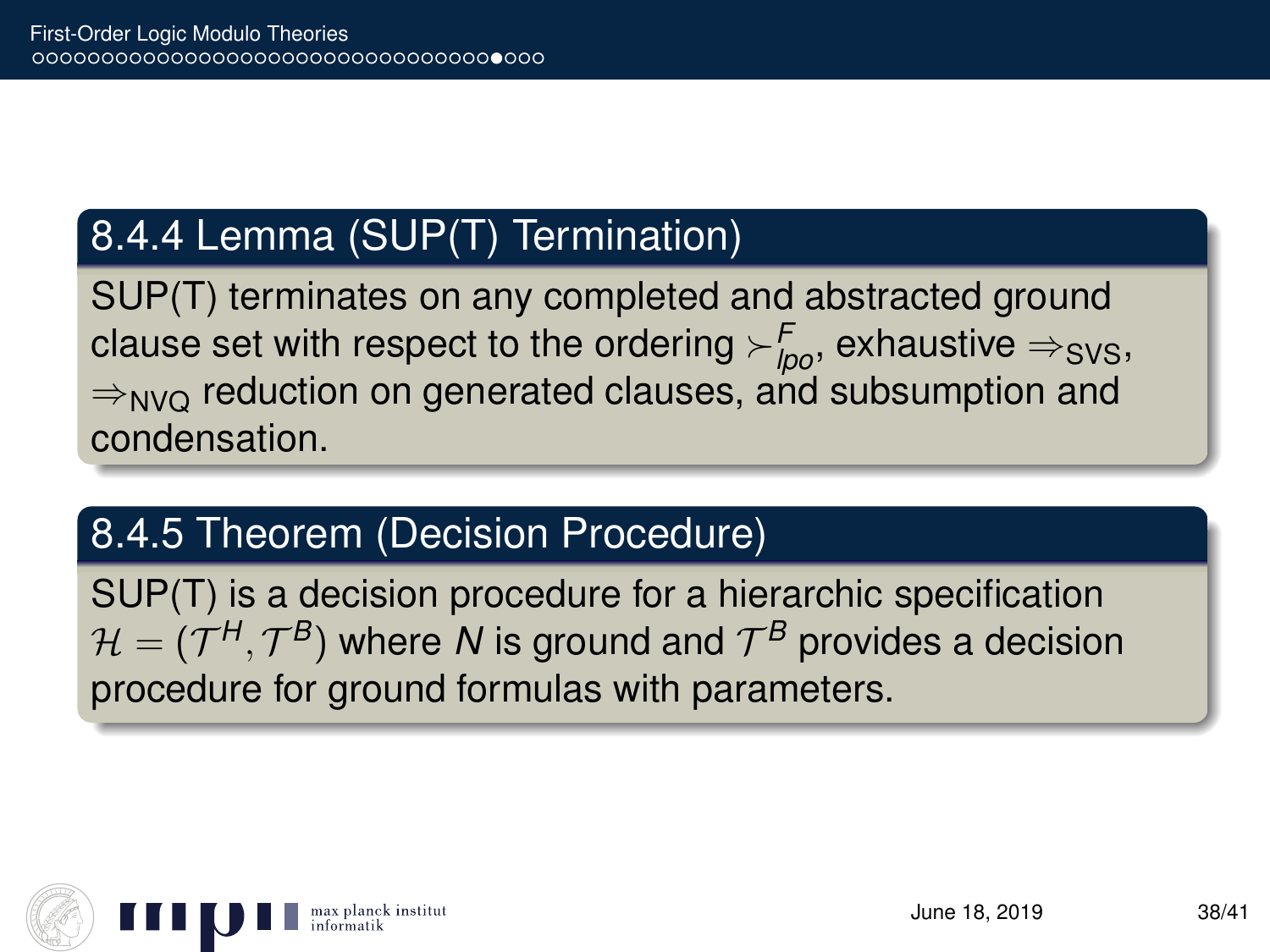Clauses where variables occur at most once can also be completely split into their components. For the running example, the clause

 $z = b_1, y = b_1, x = b_3, b_2 + b_1 < 0 \parallel \neg P(x) \vee P(y) \vee Q(z)$  can be split into the three clauses

$$
x = b_3, b_2 + b_1 < 0 \parallel \neg P(x)
$$
  
\n
$$
y = b_1, b_2 + b_1 < 0 \parallel P(y)
$$
  
\n
$$
z = b_1, b_2 + b_1 < 0 \parallel Q(z)
$$

where the inital clause set containing

 $z = b_1, y = b_1, x = b_3, b_2 + b_1 < 0 \parallel \neg P(x) \vee P(y) \vee Q(z)$  is unsatisfiable iff the three clause sets obtained by replacing the clause with one of the three split clauses  $x = b_3, b_2 + b_1 < 0 \parallel \neg P(x), y = b_1, b_2 + b_1 < 0 \parallel P(y),$ 

 $z = b_1, b_2 + b_1 < 0 \parallel Q(z)$ , respectively, is unsatisfiable.